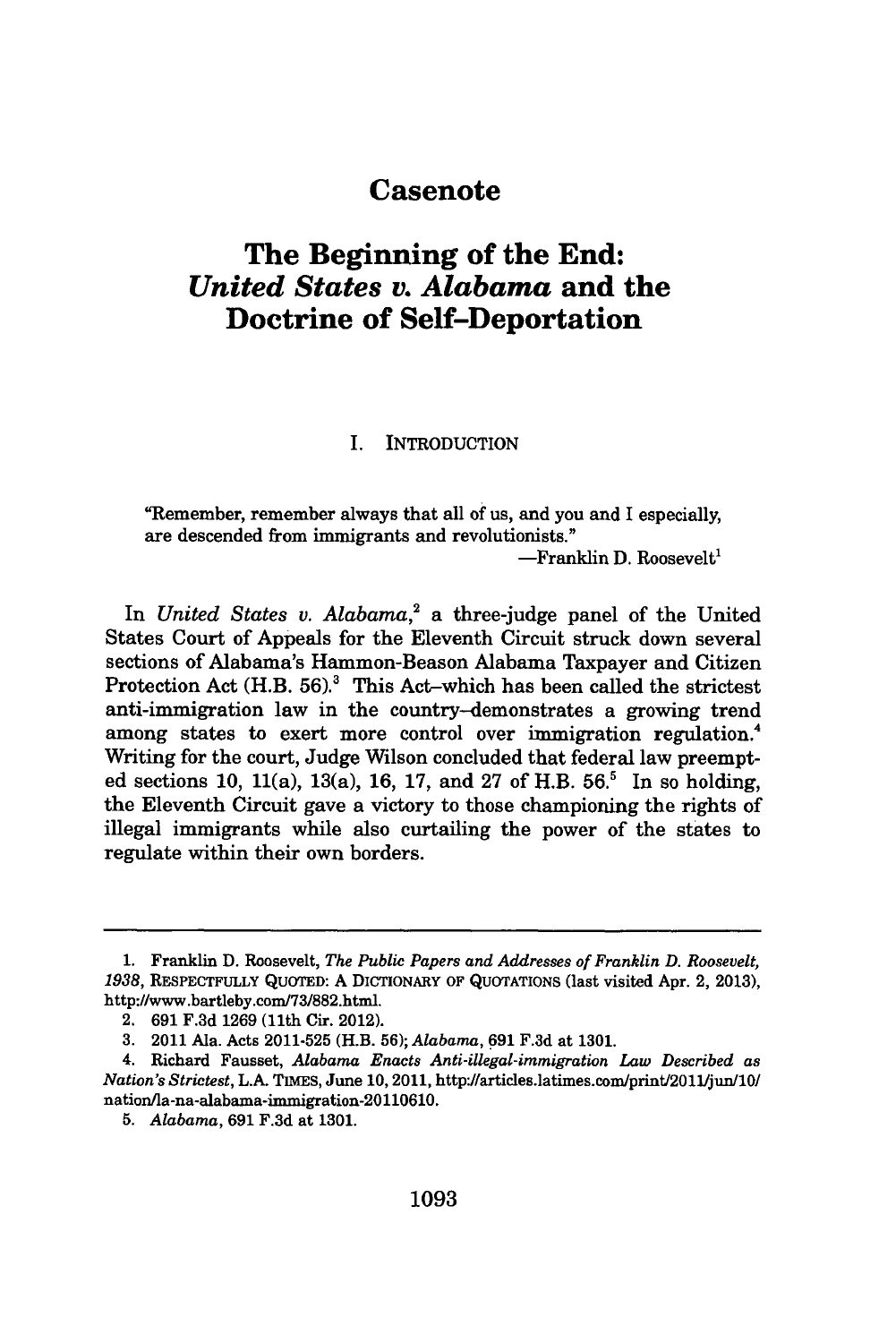## II. FACTUAL BACKGROUND

#### *A. Enactment of H.B. 56*

The Alabama legislature passed H.B. 56 on June 2, 2011 based on finding that "immigration is causing economic hardship and lawlessness in [Alabama] and that illegal immigration is encouraged when public agencies within [Alabama] provide public benefits without verifying immigration status.<sup>"6</sup> Governor Bentley signed H.B. 56 into law that same month.' According to Representative Hammon, a sponsor of the law, its purpose was to "attack[] every aspect of an illegal alien's life" in order to force them to "deport themselves."<sup>8</sup> As stated in the legislative findings, H.B. 56 was designed to "discourage illegal immigration within the state and maximize enforcement of federal immigration laws through cooperation with federal authorities."<sup>9</sup> Shortly thereafter, organizations such as the Immigration Reform Law Institute characterized the law as the "most advanced state" immigration law to date.<sup>10</sup>

Several sections of H.B. 56, some mirroring those of Arizona's S.B. 1070 recently addressed by the United States Supreme Court in *Arizona v. United States,"* were put forth to achieve Alabama's legislative purpose. This Note will focus on sections 10, 11(a), and 12(a), which all emulate Arizona's law, as well as section 27. First, section 10 makes the "willful failure to complete or carry registration documents in violation of 8 U.S.C. §§ 1304(e) [or] 1306(a)" a crime. 12 Under section 11, it was a crime for an unlawfully present alien to solicit, apply for, or perform work of any kind within the state of Alabama.<sup>13</sup> Section 12 required law enforcement officers to determine the immigration status of any individual who had been stopped or was under arrest if the officer reasonably suspected the person may be in the country illegally.<sup>14</sup>

**11.** 132 **S.** Ct. 2492 (2012).

13. **ALA.** CODE § 31-13-11(a) (2011).

<sup>6.</sup> ALA. **CODE** § 31-13-2 (2011).

<sup>7. 2011</sup> Ala. Acts 2011-525 (H.B. 56).

<sup>8.</sup> Human Rights Watch, *No Way to Live* (Dec. 14, 2011), *available at* http://www. hrw.org/node/103511/section/2.

<sup>9.</sup> *Alabama,* 691 F.3d at 1276.

<sup>10.</sup> IMMIGRATION REFORM L. INST., *Alabama Passes the Most Advanced State Immigration Law in U.S. History* (2011), *available at* http://www.irli.org/node/39.

<sup>12.</sup> *Alabama,* 691 F.3d at 1282.

<sup>14.</sup> AiA. CODE § 31-13-12 (2011) ("Upon any lawful stop, detention, or arrest made by a... law enforcement officer of this state... where reasonable suspicion exists that the person is an alien who is unlawfully present in the United States, a reasonable attempt shall be **made...** to determine the citizenship and immigration status of the person ....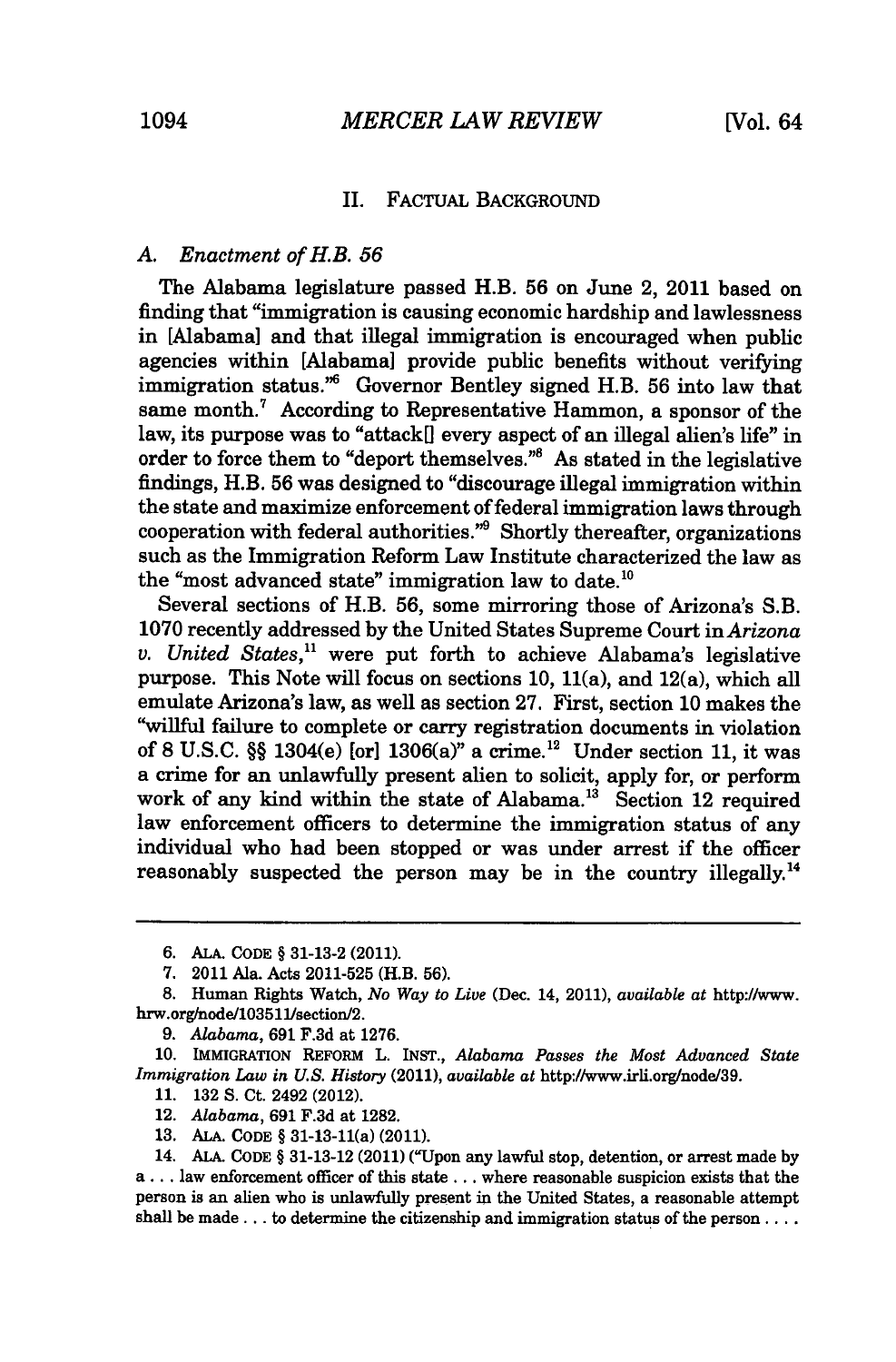Importantly, the determination of immigration status was to be based upon federal standards.<sup>15</sup> Also similar to S.B. 1070, section 12 contains provisions which aim at lightening the burden that could be caused to minority groups by the effects of the statute.<sup>16</sup> Additionally, this Note will look at the court's analysis of section 27, which represented a new attempt at state control over immigration by prohibiting state courts from enforcing any contract where an illegal immigrant was a party if the contract required the unlawfully present individual to remain in the country for more than twenty-four hours after its formation in order to perform the contract, and the other party "had direct or constructive knowledge" of their illegal status. $17$ 

#### *B. Procedural History*

The United States Department of Justice and the Obama administration brought suit against Alabama, claiming that federal law preempted the Alabama law.<sup>18</sup> Judge Sharon Blackburn of the United States District Court for the Northern District of Alabama ruled on the validity of the law on September 28, **2011.'9** In her opinion, Judge Blackburn upheld sections 10, 12, 18, 27, 28, and  $30<sup>20</sup>$  Two principles guided her analysis: the congressional purpose of the underlying federal statute, and whether Congress had legislated in a traditionally state-occupied

Any alien who is arrested and booked into custody shall have his or her immigration status determined.. **").**

**<sup>15.</sup>** *Id.* **§** 31-13-12(a).

**<sup>16.</sup>** *Id.* § 31-13-12(c) **("A** law enforcement officer may not consider race, color, or national origin in implementing the requirements of this section  $\dots$ .").

**<sup>17.</sup> ALA.** CODE § 31-13-26(a) (2011). Several exemptions exist from the scope of section **27.** If the contract is for overnight lodging, purchase of food, medical services, or serves the purpose of returning the alien to his country of origin, the contract will be capable of being enforced. *Id.* § **31-13-26(b).** Additionally, contracts that are authorized **by** the federal government are outside the scope of section **27.** *Id.* § 31-13-26(c). While outside the scope of this paper, section **27** was not the only new attempted avenue of control over immigration law put forth **by** H.B. **56.** Section **16** bars employers from receiving state tax deductions for wages and compensation paid to any alien unauthorized to work in the United States. *Id.* § 31-13-16(a). In similar fashion, section **17** labels it a "discriminatory practice" for an employer to fire or fail to hire an American citizen or an alien authorized to work in favor of an alien who is not authorized to work in this country. *Id.* § 31-13- 17(a). Section 18 adds to a preexisting law by requiring an officer who stops an individual driving without a valid license to make a reasonable effort within the next forty-eight hours to ascertain the driver's citizenship. *Id.* § 32-6-9(c). Finally, section 29, as amended by H.B. **56,** disallows illegal aliens from entering, or attempting to enter, "a public records transaction" with the state. *Id.* § 31-13-29(b), *amended by* H.B. 56 § 1.

<sup>18.</sup> United States v. Alabama, **813** F. Supp. 2d 1282, 1292 (N.D. Ala. 2011).

<sup>19.</sup> *Id.* at 1282.

<sup>20.</sup> *Id.* at 1351.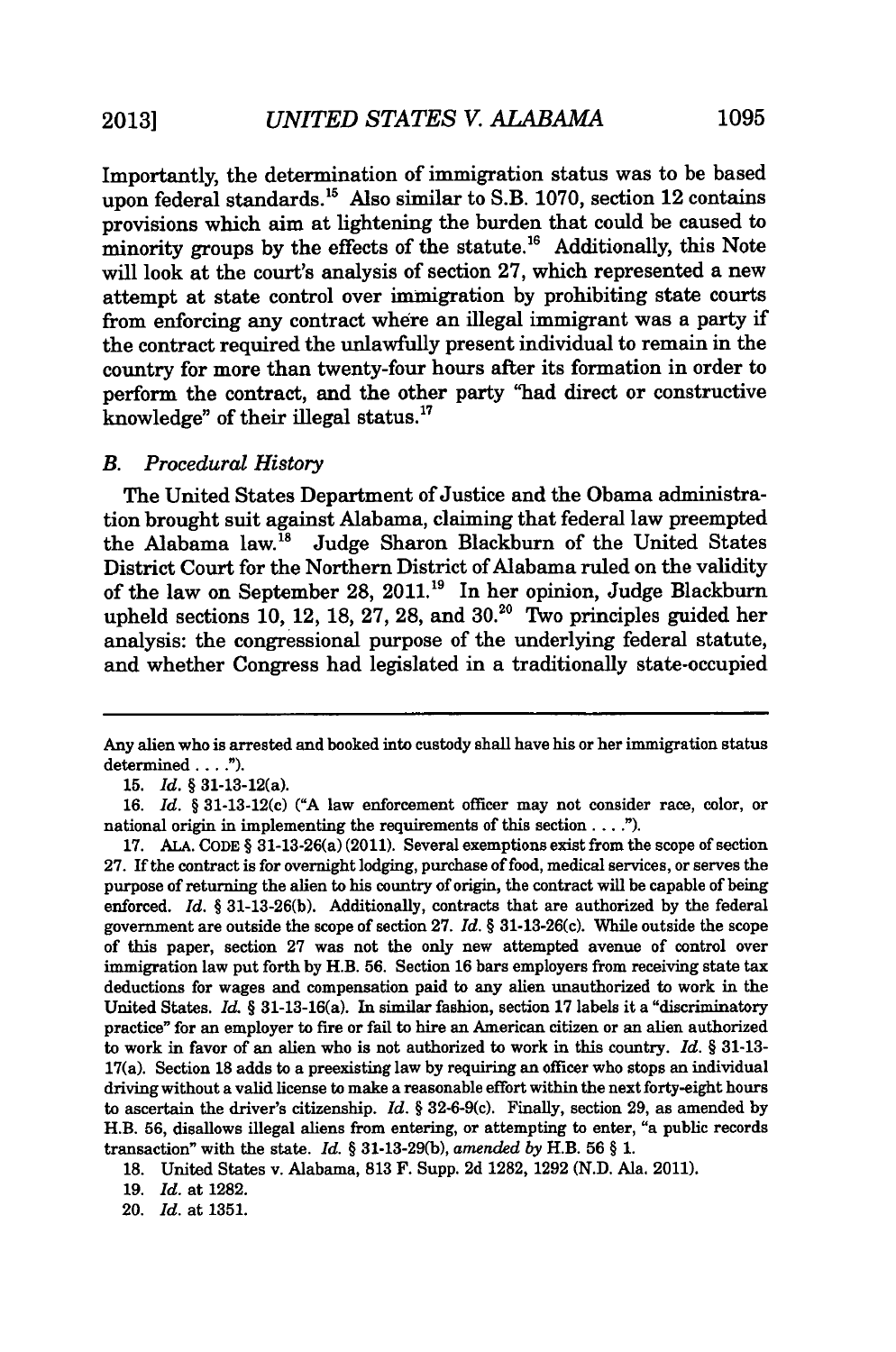field. $21$  Subsequently, Judge Blackburn issued preliminary injunctions against sections 11(a), 13, 16, and 17 based on the likelihood of successful preemption challenges.<sup>22</sup>

Following the district court's ruling, the United States appealed the denials of preliminary injunctions, and Alabama subsequently crossappealed the injunctions granted by the district court. The United States sought an injunction pending appeal against the sections that were denied by the district court in order to maintain the status quo until the appeal could be heard. A panel of judges of the United States Court of Appeals for the Eleventh Circuit ultimately granted injunctions pending appeal against sections 10, 27, 28, and 30, leaving sections 12 and 18 as the only ones currently intact and enforced.<sup>23</sup>

#### III. LEGAL BACKGROUND

#### *A. Federal Preemption*

The foundation for the doctrine of preemption is provided by the Supremacy Clause, which states:

[Tihe Laws of the United States[,] which shall be made in Pursuance thereof; and all Treaties made, or which shall be made, under the Authority of the United States, shall be the supreme Law of the Land; and the Judges in every State shall be bound thereby, any Thing in the Constitution or Laws of any State to the Contrary notwithstanding.<sup>24</sup>

Therefore, **"if** a federal statute establishes a rule, and if the Constitution grants Congress the power to establish that rule, then the rule preempts whatever state law it contradicts."<sup>25</sup> Consequently, courts necessarily begin by establishing that Congress validly enacted the federal law in question within the limitations of its enumerated powers.26 Courts are "guided by two cornerstones" when determining the extent to which state law is preempted by federal law.<sup>27</sup> First, "the purpose of Congress is the ultimate touchstone in every pre-emption

<sup>21.</sup> *Id.* at 1300-01.

<sup>22.</sup> *Id.* at 1351.

<sup>23.</sup> *Alabama,* 691 F.3d at 1280.

<sup>24.</sup> U.S. CONST. art. VI, § 1, cl. 2.

**<sup>25.</sup>** Caleb Nelson, *Preemption,* 86 VA. L. REV. 225, 264 (2000).

<sup>26.</sup> William Hochul III, *Enforcement in Kind: Reexamining the Preemption Doctrine in Arizona v. United States,* 87 NoTRE DAME L. REV. 2225, 2227 (2012).

<sup>27.</sup> *Alabama,* 691 F.3d at 1282 (quoting Wyeth v. Levine, 555 U.S. 555, 565 (2009)) (internal quotation marks omitted).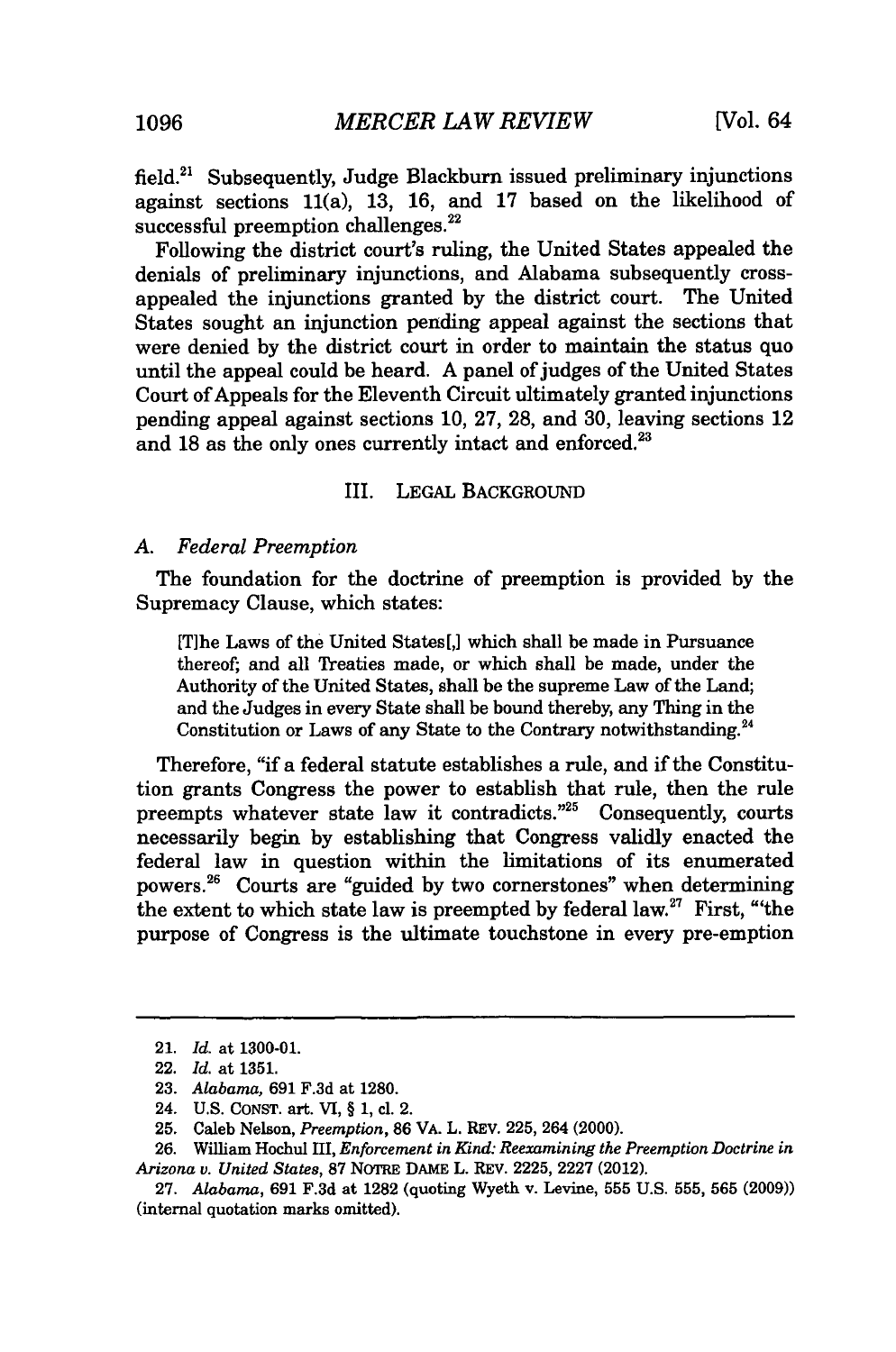case.'"<sup>28</sup> Second, the preemption analysis is guided by an "'assumption that the historic police powers of the States were not to be superseded  $\dots$  unless that was the clear and manifest purpose of Congress.<sup>329</sup> This has been labeled the presumption against preemption and has led to a level of deference to state and local laws within areas of traditional state concern.<sup>30</sup> However, when a state regulates in an area with "a history of significant federal 'presence," the presumption against preemption is not applied.<sup>31</sup>

Congress can demonstrate its intent to preempt state law **"by** express language in a congressional enactment [express preemption], by implication from the depth and breadth of a congressional scheme that occupies the legislative field [field preemption], or by implication because of a conflict with a congressional enactment [conflict preemption].'

1. Express Preemption. Express preemption will be found when a federal law includes a clause explicitly removing specified powers from the states. Courts focus on the plain language of preemption clauses when they are included, as it "necessarily contains the best evidence of Congress' preemptive intent."<sup>33</sup> For example, the Immigration Reform and Control Act<sup>34</sup> has an express preemption clause that prohibits "any State or local law [from] imposing civil or criminal sanctions (other than through licensing and similar laws)" on employers who hire undocumented immigrants.<sup>35</sup>

2. Field Preemption. Field preemption will be found where "'the federal interest is so dominant"' in a federal regulatory scheme that it may be presumed that Congress intended to occupy the entire area of law, leaving no room for state action.<sup>36</sup> The Court has found that some

<sup>28.</sup> *Id.* (quoting *Wyeth,* **555** U.S. at 565).

<sup>29.</sup> *Wyeth,* 555 U.S. at 565 (quoting Medtronic, Inc. v. Lohr, 518 U.S. 470,485 (1996)).

<sup>30.</sup> Jennifer R. Phillips, *Arizona's S.B. 1070 and Federal Preemption of State and Local Immigration Laws: A Case for a More Cooperative and Streamlined Approach to Judicial Review of Subnational Immigration Laws,* 85 **S. CAL.** L. REV. 955, 967 (2012) (discussing that areas of traditional state concern include the "health, safety, and welfare of its citizens.").

<sup>31.</sup> United States v. Locke, 529 U.S. 89, 108 (2000).

<sup>32.</sup> Lorillard Tobacco Co. v. Reilly, 533 U.S. 525, 541 (2001) (citations omitted).

<sup>33.</sup> Chamber of Commerce v. Whiting, 131 S. Ct. 1968, 1977 (2011) (quoting CSX Transp., Inc. v. Easterwood, 507 U.S. 658, 664 (1993)) (internal quotation marks omitted).

<sup>34.</sup> Pub. L. No. 99-603, 100 Stat. 3359 (codified as amended in scattered sections of 8 U.S.C.).

<sup>35. 8</sup> U.S.C. § 1324a(h)(2) (2006).

<sup>36.</sup> Pacific Gas & Elec. Co. v. State Energy Res. Conservation & Dev. Comm'n, 461 U.S. 190, 204 (1983) (quoting Fidelity Fed. Sav. & Loan Ass'n v. de la Cupsta, 458 U.S. 141, 153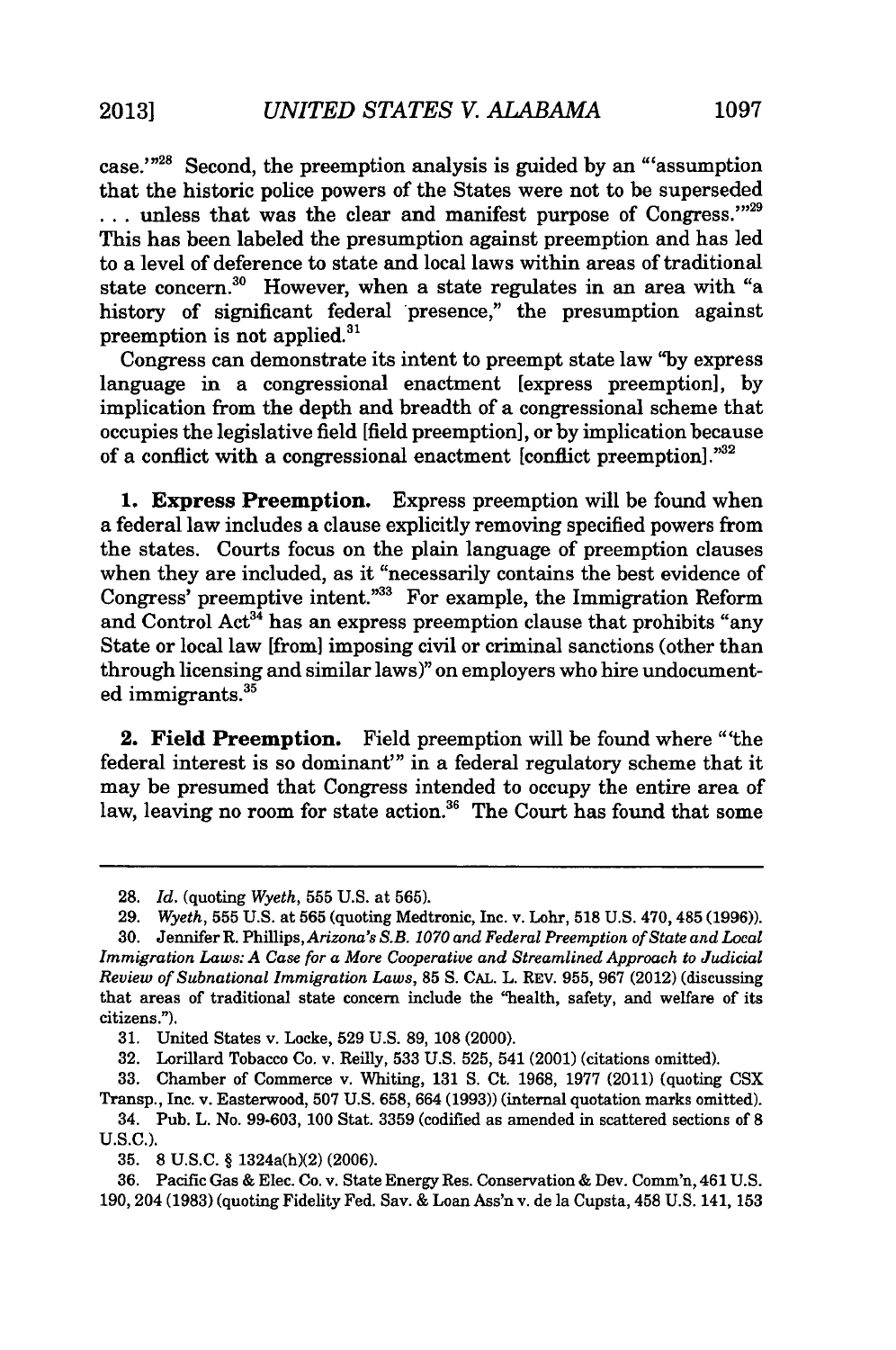federal regulatory schemes are "so pervasive" that "Congress left no room for the States to supplement it."<sup>37</sup> Furthermore, the "federal interest" in a field can be "so dominant" that federal law **"will** be assumed to preclude enforcement of state laws on the same subject."38 A finding of field preemption results in states being either limited or excluded from the field.<sup>39</sup>

**3.** Conflict Preemption. It is well settled that a state law which "actually conflicts" with a federal statute is preempted, even if the statute contains no express preemption clause or does not impliedly occupy a field.<sup>40</sup> State law is conflict-preempted when it "stands as an obstacle to the accomplishment and execution of the full purposes **...** of Congress,<sup> $*1$ </sup> as well as when it is a "physical impossibility" to comply with both the federal and state law. $^{42}$  Conflict preemption has been found when local immigration law "has had a deleterious effect on the United States' foreign relations."43 Ultimately, "'a statute is preempted **...** if it conflicts with federal law making compliance with both state and federal law impossible."<sup>344</sup>

## *B. Arizona v. United States*

The Supreme Court recently addressed self-deportation styled immigration law in *Arizona v. United States.45* In an opinion delivered by Justice Kennedy, the Court considered whether four provisions of Arizona's Support Our Law Enforcement and Safe Neighborhoods Act  $(S.B. 1070)^{46}$  were preempted by federal immigration laws.<sup>47</sup> Justice

<sup>(1982));</sup> see *also* Rice v. Santa Fe Elevator Corp., 331 U.S. 218, 230 (1947) (holding that congressional purpose to supersede historic state powers can be inferred from an area in which there is a "dominant" federal interest in a federal regulatory scheme).

<sup>37.</sup> *Rice,* 331 U.S. at 230.

**<sup>38.</sup>** *Id.*

<sup>39.</sup> Crosby v. Nat'l Foreign Trade Council, 530 U.S. 363, 373 (2000).

<sup>40.</sup> English v. Gen. Elec. Co., 496 U.S. 72, 79 (1990).

<sup>41.</sup> Gade v. Nat'l Solid Waste Mgmt. Ass'n, **505** U.S. 88, 98 (1992) (quoting Hines v. Davidowtiz, 312 U.S. 52, **67** (1941)) (internal quotation marks omitted).

<sup>42.</sup> *Id.* (quoting Florida Lime & Avocado Growers, Inc. v. Paul, 373 U.S. 132, 142-43 (1963)) (internal quotation marks omitted).

<sup>43.</sup> United States v. Arizona, 641 F.3d 339, 352 (9th Cir. 2011).

<sup>44.</sup> Villas at Parkside Partners v. City of Farmers Branch, 701 F. Supp. 2d 835, 853 (N.D. Tex. 2010) (quoting Villas at Parkside Partners v. City of Farmers Branch, 577 F. Supp. 2d 858, 867 (N.D. Tex. 2008)).

<sup>45. 132</sup> **S.** Ct. 2492 (2012).

<sup>46.</sup> Az. S. Bill 1070, 2d Reg. Sess. (codified in scattered sections of ARIZ. REV. **STAT. ANN.).**

<sup>47.</sup> *Arizona,* 132 **S.** Ct. at 2497.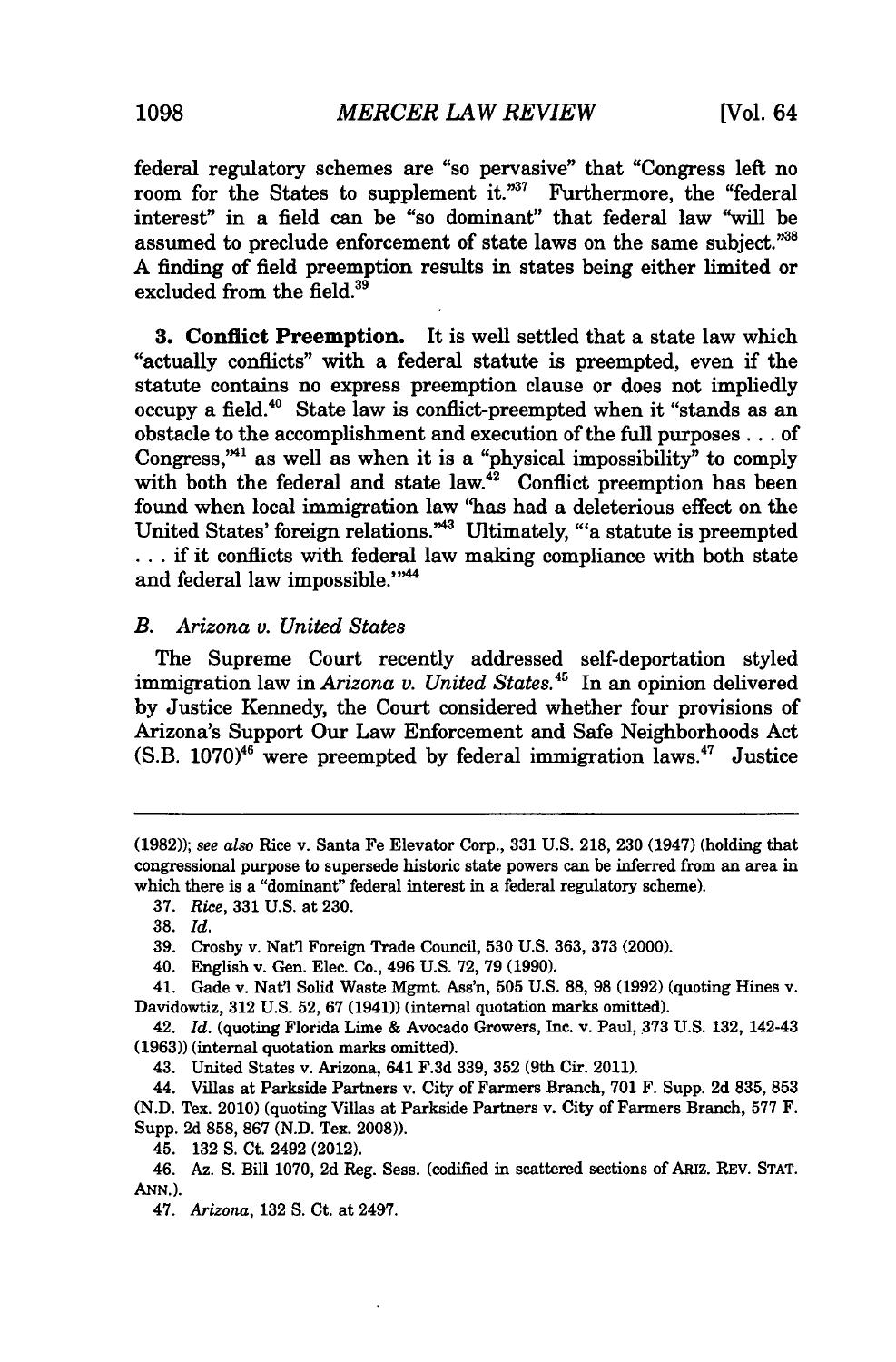Kennedy began by framing the court's preemption analysis based on the framework laid out above.<sup>48</sup>

The Court first determined the validity of section 3 of S.B. 1070, which prohibited the "willful failure to complete or carry an alien registration document... in violation of 8 [U.S.C. §] 1304(e) or 1306(a).<sup>749</sup> Justice Kennedy concluded that, based upon the framework enacted by Congress, the federal government had "occupied the field of alien registration."<sup>50</sup> In response to Arizona's assertion that section 3 was valid because it had the same goal as its federal counterpart, Justice Kennedy further stated that "[W]here Congress occupies an entire field, as it has in the field of alien registration, even complementary state regulation is impermissible."<sup>51</sup> Therefore, Justice Kennedy concluded that section 3 was preempted by federal law because Congress intended to occupy the entire field of alien registration.<sup>52</sup>

Next, Justice Kennedy turned to section 5(C), which created a state misdemeanor for "an unauthorized alien to knowingly apply for work, solicit work in a public place or perform work as an employee or independent contractor."<sup>53</sup> Such a punishment was not contemplated by the law's federal counterpart, the Immigration Reform and Control Act of 1986 (IRCA),<sup>54</sup> which imposes penalties on the employer rather than on the employee. $55$  The Court looked to the legislative history of the IRCA, holding that Congress deliberately did not impose penalties upon unlawfully present aliens who seek employment.<sup>56</sup> While Arizona's law shares the same goal as the IRCA,<sup>57</sup> "it involves a conflict in the method of enforcement" by punishing those Congress intentionally chose not to.<sup>58</sup> Therefore, Justice Kennedy held that section 3 was conflict preempted by the IRCA due to "interfer[ing] with the careful

**50.** *Arizona,* **132 S.** Ct. at **2502.**

55. *See* **8** U.S.C. §§ 1324a(a)(1)(A), (a)(2) (2006).

56. *Arizona,* 132 **S.** Ct. at 2504.

**58.** *Id.*

<sup>48.</sup> *Id.* at 2500-01.

<sup>49.</sup> *Id.* at **2501** (internal quotation marks omitted); *see also ARIz.* REV. **STAT. ANN.** § **13- 1509(A)** (2010) (West).

<sup>51.</sup> *Id.*

**<sup>52.</sup>** *Id.* at 2503.

**<sup>53.</sup>** *Id.* (internal quotation marks omitted); *see also ARIZ.* REV. **STAT.** ANN. § **13-2928(C)** (2010) (West Supp. 2011).

<sup>54.</sup> Pub. L. No. 99-603, 100 Stat 3359 (codified as amended in scattered sections of 8 U.S.C.).

**<sup>57.</sup>** Both aim to deter unlawful employment of those unlawfully present within the country. *Id.* at 2505.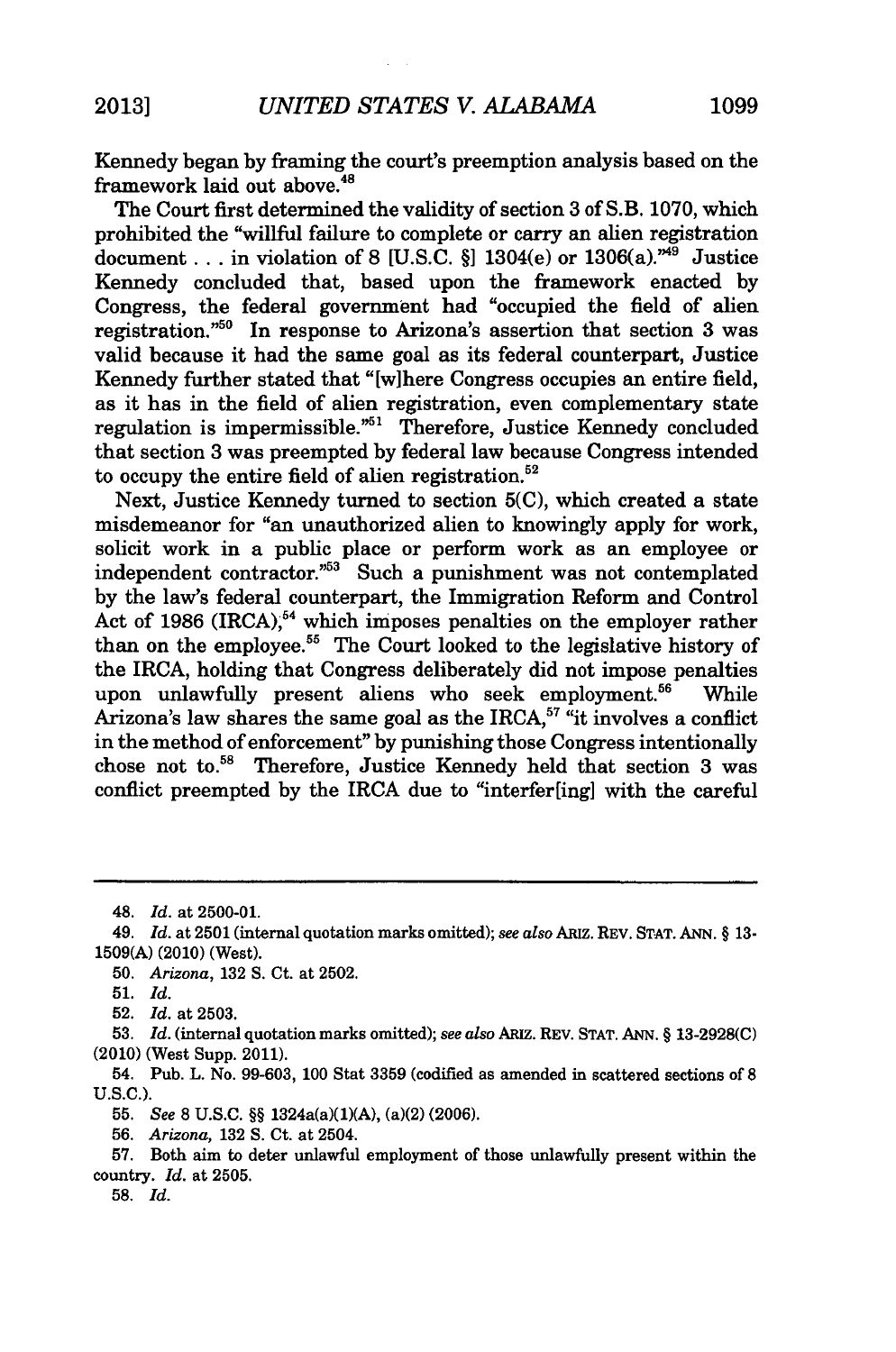balance struck by Congress with respect to unauthorized employment of aliens."59

However, the Court did not hold that federal law preempted section 2(B), which required state police officers to make a "reasonable attempt **...** to determine the immigration status" of any individual whom they have arrested, detained, or stopped, provided a "reasonable suspicion exists that the person is an alien **and** is unlawfully present in the United States."<sup>60</sup> In enacting this provision, Arizona integrated three limitations.61 In light of the self-imposed limitations and the uncertainty surrounding how the law would be enforced, Justice Kennedy held that section  $2(B)$  was not preempted at the time.<sup>62</sup> In so holding, he emphasized the importance to the immigration system of communication between federal and state officials.<sup>63</sup> Additionally, Justice Kennedy expressly left open the possibility of future challenges, stating, "This opinion does not foreclose other preemption and constitutional challenges to the law as interpreted and applied after it goes into effect. $^{64}$ 

Therefore, the Court held that section **3** and **5(C)** were preempted **by** federal law.<sup>65</sup> Conversely, the Court held it to be improper at the time

**60.** *Id.* at **2507;** *see also* **ARiz. REV. STAT. ANN.** § 11-1051(B) (2012). The law further provided that anyone arrested would also have their immigration status determined prior to being released. *Arizona,* 132 S. Ct. at 2507.

61. *Arizona,* 132 **S.** Ct. at 2507-08; *see also* ARIZ. REV. **STAT. ANN.** § 11-1051(B) (2012). First, there is a presumption that a detainee is not an unlawfully present alien when he or she presents a valid Arizona driver's license or similar identification. *Arizona,* 132 **S.** Ct. at 2507. Second, officers "may not consider race, color or national origin... except to the extent permitted by the United States [and] Arizona Constitution[s]." *Id.* at 2508 (alteration in original); *see also* **ARIZ.** REV. **STAT ANN.** § 11-1051(B). And third, the law must be "implemented in a manner consistent with federal law regulating immigration, protecting the civil rights of all persons and respecting the privileges and immunities of United States citizens." *Arizona,* **132 S.** Ct. at 2508; *see also* ARIZ. REV. **STAT. ANN.** § **11-** 1051(L).

**62.** *Arizona,* **132 S.** Ct. at 2509-10.

**63.** *Id.* at 2508. "Congress has made clear that no formal agreement or special training needs to be in place for state officers to 'communicate with the [Federal Government] regarding the immigration status of any individual, including reporting knowledge that a particular alien is not lawfully present in the United States.'" *Id.* (alteration in original); *see also* 8 U.S.C. § 1357(g)(10)(A).

64. *Arizona,* 132 **S.** Ct. at 2510.

65. *Id.* The Court additionally held section 6 preempted, which provided that a state officer "without a warrant, may arrest a person if the officer has probable cause to believe **...** [the person] has committed any public offense that makes [him] removable from the United States." *Id.* at **2505** (alterations in original); *see also* ARIZ. REV. **STAT. ANN.** § **13- 3883(A)(5)** (2010).

**<sup>59.</sup>** *Id.*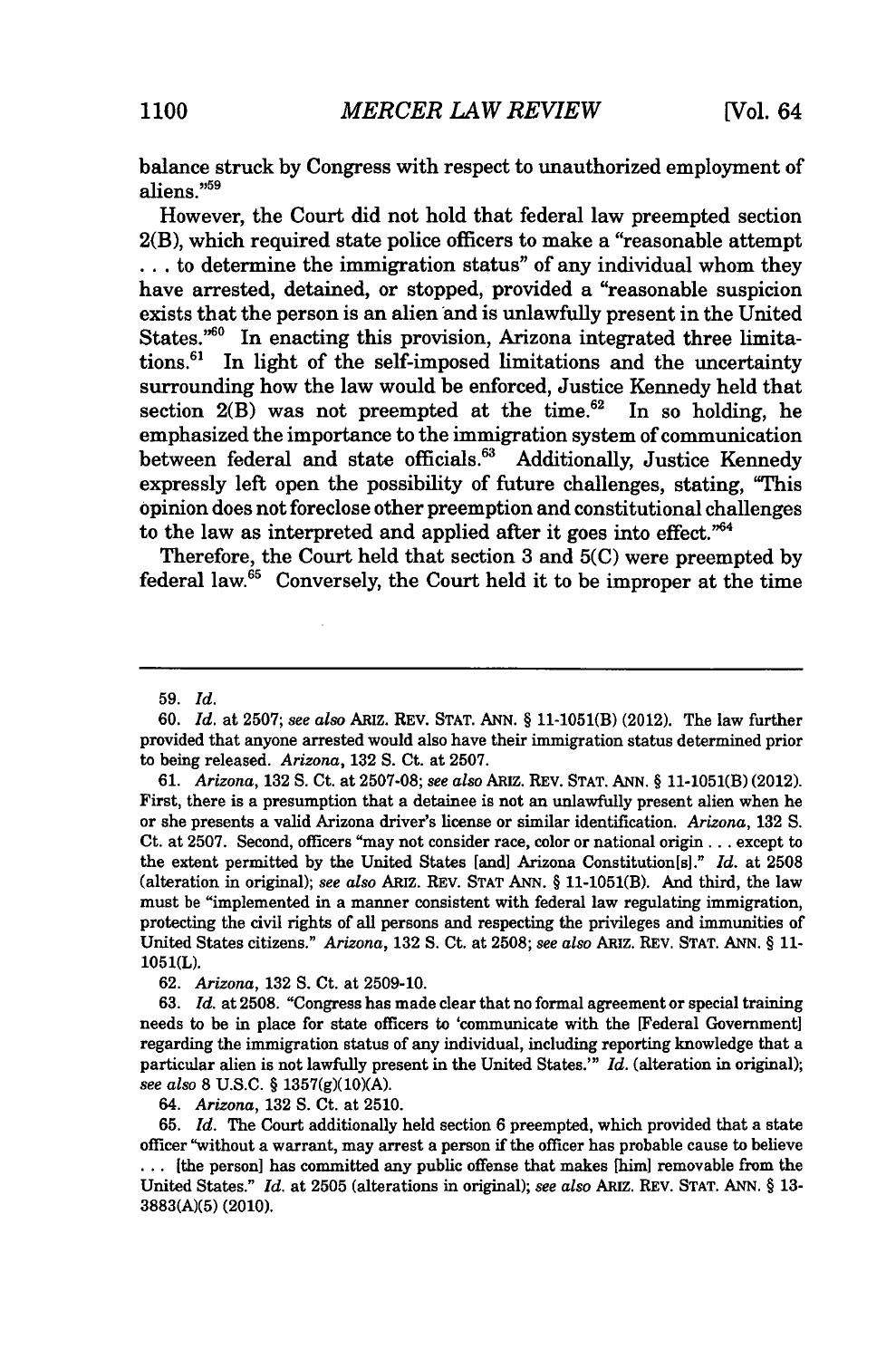to enjoin section 2(B) before the law could be enforced by state officials and interpreted by state courts.<sup>66</sup>

## IV. COURT'S RATIONALE

On August 20, 2012, a three-judge panel for the Eleventh Circuit decided whether to enjoin several sections of Alabama's H.B. 56.<sup>67</sup> Specifically, the issue before the court was whether H.B. 56 should be enjoined as preempted by federal law in light of the Supreme Court's ruling in *Arizona v. United States*,<sup>68</sup> which was the first opinion to provide the lower courts with any guidance in responding to the growing number of states pushing the boundaries of state immigration policies. The panel unanimously followed the Supreme Court's lead on the provisions mirroring the ones at issue in *Arizona,* and also held several additional provisions of Alabama's law-which went far beyond Arizona's---preempted by federal law.<sup>69</sup>

## *A. Opinion*

Judge Wilson began the opinion by noting that in order to grant a preliminary injunction, the moving party must establish: "(1) substantial likelihood of success on the merits; (2) irreparable injury will be suffered unless the injunction issues; (3) the threatened injury to the movant outweighs whatever damage the proposed injunction may cause the opposing party; and (4) if issued, the injunction would not be adverse to the public interest.""0 However, the court noted that the focus of the issue was on whether the United States is likely to succeed on its preemption claims.<sup>71</sup>

1. Section **10.** Writing for the court, Judge Wilson analyzed each section individually, beginning with section 10, which made an illegal alien's "'willful failure to complete or carry an alien registration documents' in violation of 8 U.S.C. *§§* 1304(e) [or] 1306(a)" a state crime.<sup>72</sup> Acknowledging that a very similar provision was held to be preempted in *Arizona,* the court reversed the district court's decision and

<sup>66.</sup> *Arizona,* 132 S. Ct. at 2510.

<sup>67.</sup> *Alabama,* 691 F.3d at 1280-81; Ala. H.B. 56, 2011 Ala. Acts 2011-525.

<sup>68. 132</sup> S. Ct. 2492 (2012).

<sup>69.</sup> *Alabama,* 691 F.3d at 1280-81.

**<sup>70.</sup>** *Id.* at **1281** (quoting McDonald's Corp. v. Robertson, 147 F.3d **1301, 1306** (11th Cir. 1998)).

<sup>71.</sup> *Id.*

<sup>72.</sup> *Id.* at 1282 (quoting *Arizona,* 132 **S.** Ct. at 2501); *see also* H.B. 56 § 10.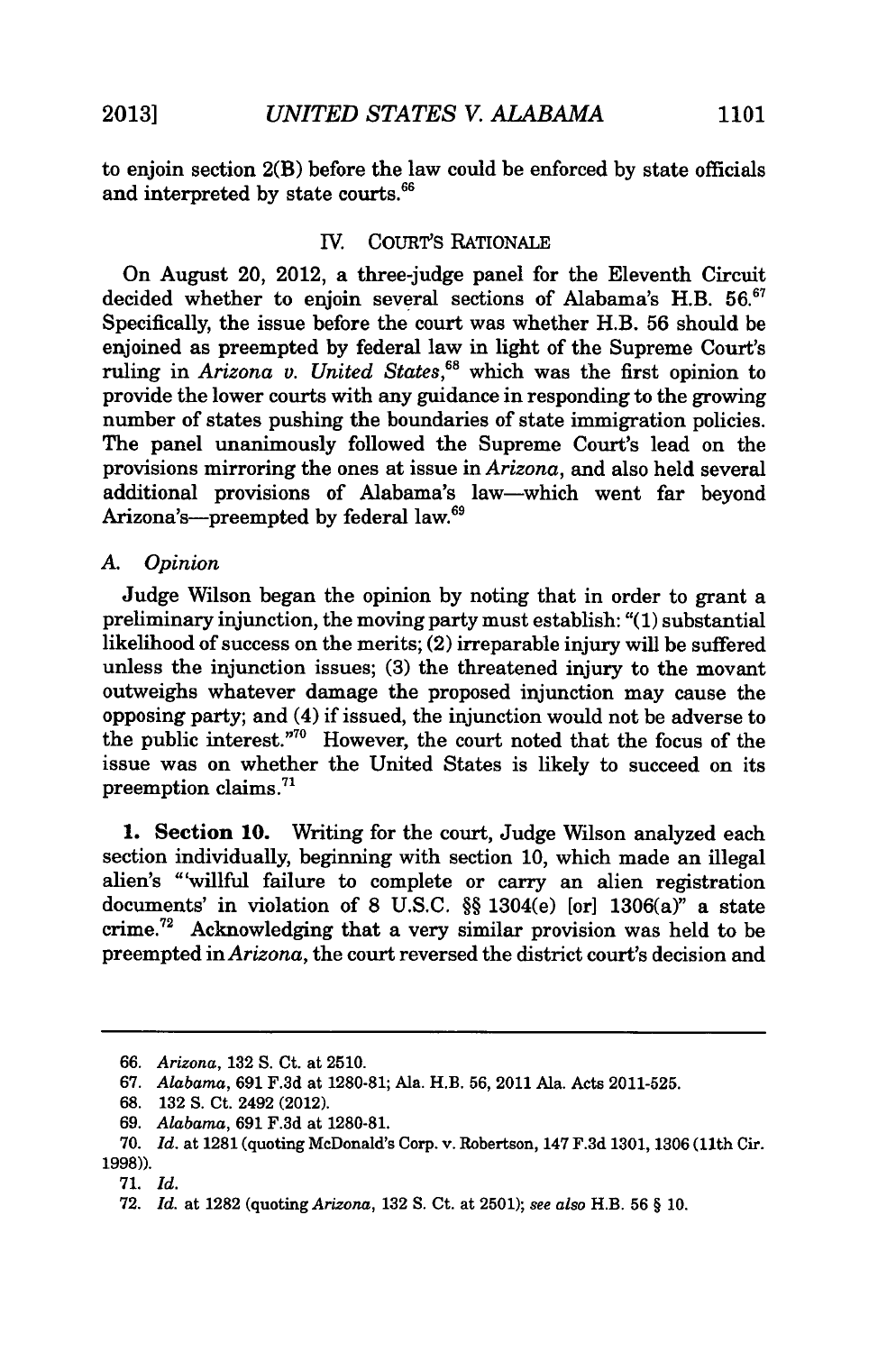held that federal law preempted section **10."** Relying on the Supreme Court's determination that the federal government has occupied the entire field of alien registration, the court concluded that "even complementary state regulation is impermissible. $74$  Even if the goal of the state is shared by the federal government, the law would still be preempted in order to prevent any dilution of federal control over the desired field. $75$ 

2. Section 11(a). Likewise, the court relied on *Arizona* to hold section 11(a), which cannot be distinguished from section **5(C)** of Arizona's S.B. 1070 by making it a crime for an unlawfully present individual to apply for work, expressly preempted by federal law.<sup>76</sup> In that case, the Supreme Court determined that the federal government enacted the IRCA with the intention of establishing a "comprehensive framework" to deal with individuals who employ illegal aliens.<sup>77</sup> Furthermore, the fact that Congress chose not to impose consequences on illegal aliens who accept employment, but only those employers who chose to hire said unauthorized aliens, was determinative in the Court's analysis.<sup>78</sup> Therefore, Judge Wilson held section  $11(a)$  was expressly preempted by federal law based on the decision by Congress that "'it would be inappropriate to impose criminal penalties on aliens who seek or engage in unauthorized employment.'"<sup>79</sup>

**3.** Section 12(a). Judge Wilson, in examining section 12(a), which created an obligation on law enforcement officers to check the immigration status of any stopped individual whom the officer has a reasonable suspicion is in the country illegally, relied on another immigration case that he authored earlier the same day— *Georgia Latino Alliance for Human Rights (GLAHR) v. Deal*,<sup>80</sup>— where the Eleventh Circuit

<sup>73.</sup> *Alabama,* 691 F.3d at 1282.

<sup>74.</sup> *Id.* (quoting *Arizona,* **132 S.** Ct. at **2502)** (internal quotation marks omitted).

<sup>75.</sup> *Id.*

<sup>76.</sup> *Id.* at 1283.

**<sup>77.</sup>** *Id.* (quoting *Arizona,* 132 S. Ct. at 2504) (internal quotation marks omitted).

**<sup>78.</sup>** *Id.*

<sup>79.</sup> *Id.* (quoting *Arizona,* 132 S. Ct. at 2505).

<sup>80. 691</sup> F.3d 1250 (11th Cir. 2012). In *GLAHR,* several organizations challenged the validity of section 7 and 8 of Georgia's Illegal Immigration Reform and Enforcement Act of 2011 (H.B. 87). *Id.* at 1256-57. Section 7 created crimes for three different interactions with an "illegal alien." *Id.* at 1256. First, it made the "transporting or moving of an illegal alien" a crime, if the individual transporting the alien is doing so intentionally and with the knowledge that the person is in the country illegally. *Id.; see also* O.C.G.A. § 16-11- 200(b) (2011). Secondly, in similar fashion, section 7 also created a crime for "concealing or harboring an illegal alien." *GLAHR,* 691 F.3d at 1256; *see also* O.C.GA. § 16-11-201(b).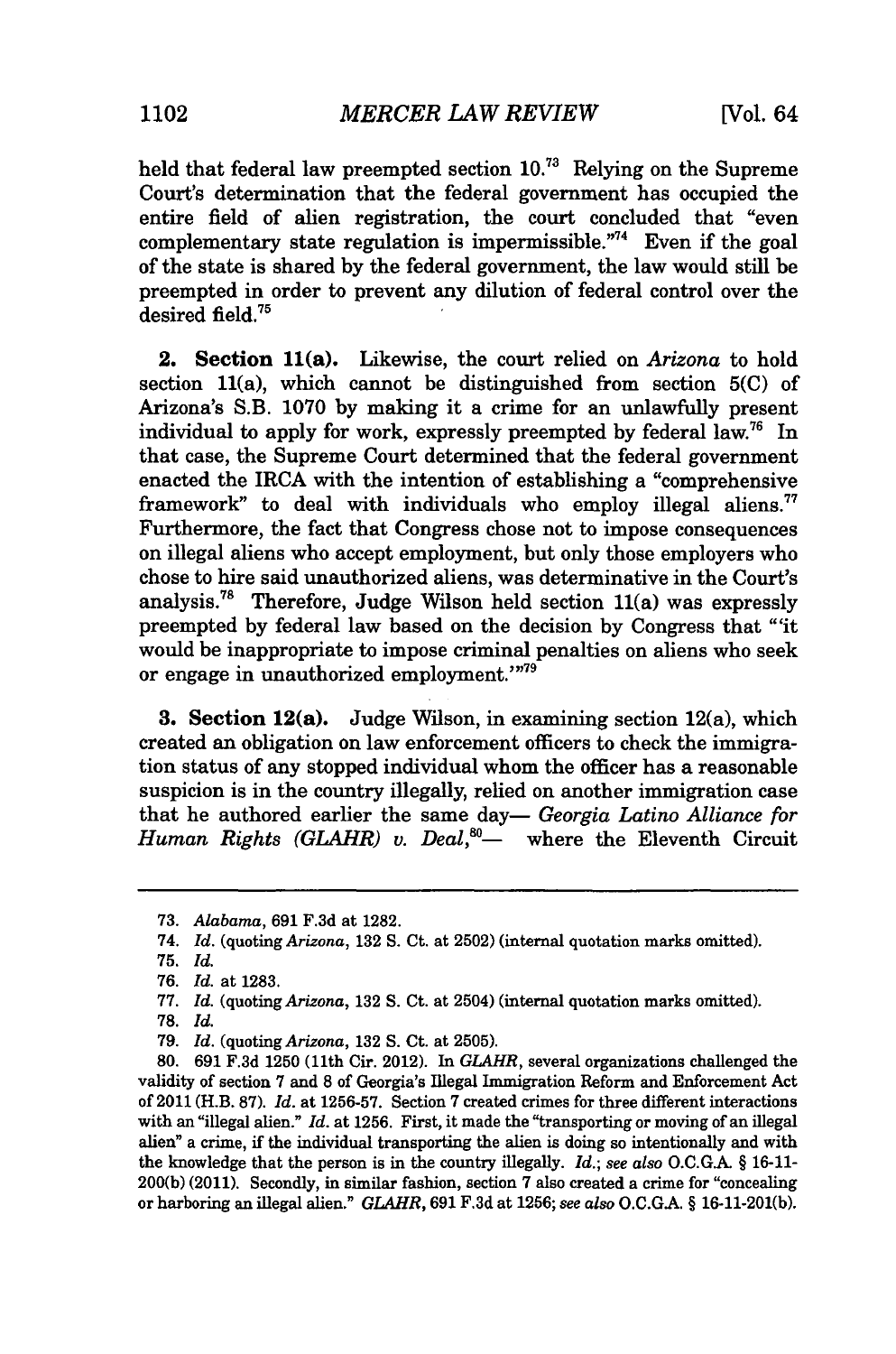further applied *Arizona*.<sup>81</sup> Based on the Supreme Court's rejection of a pre-enforcement challenge to the identical Arizona law, the court likewise concluded that section  $12(a)$  is not preempted by federal law.<sup>82</sup> In so holding, Judge Wilson relied on the notion clarified by the Supreme Court that "'[c]onsultation between federal and state officials is an important feature of the immigration system,"' giving state officers permission to communicate with federal officials regarding the immigration status of any individual.' However, just as in *Arizona,* Judge Wilson expressly left open the possibility of future challenges if the scope of the law conflicts with federal law once put into practice.<sup>84</sup>

4. Section **27.** Judge Wilson then considered section 27, which prohibited the recognition of contracts between an unlawfully present alien and a party who was aware—constructively or explicitly—that the alien's presence was unlawful.<sup>85</sup> Contracts were permitted in the alien's presence was unlawful.<sup>85</sup> foregoing situation only when the contract could reasonably be completed within twenty-four hours, as well as contracts for overnight lodging, food, medical services, and transportation "that is intended to facilitate

Finally, section 7 made it a crime to "induce"] an illegal alien to enter into [Georgia]." *GLAHR,* **691 F.3d** at **1256** (second alteration in original); *see also* **O.C.G.A.** § **16-11-202(b).** The court found section **7** to be preempted **by** federal law, both due to the comprehensive nature of the Immigration and Nationality Act, and because it directly conflicted with federal law by creating new crimes unparalleled by the federal government. *GLAHR,* **691** F.3d at 1263-67. Section **8** gave Georgia law enforcement officers the right to determine the immigration status of an individual which the officer has probable cause to believe had committed another crime, and the individual could not produce a piece of identification listed in the statute. *Id.; see also* O.C.G.A. § 15-5-100(b) (2011). This section contained similar prohibitions as Alabama's law, prohibiting consideration of "race, color, or national origin." *GLAHR,* 691 F.3d at 1267; *see also* O.C.G.A. § 17-5-100(b). The court, relying on *Arizona,* held section **8** not to be preempted. *GLAHR,* **691** F.3d at 1268. Compared to Arizona's law, the court believed Georgia's to be facially less problematic, in that it only authorized but did not require officers to look into an individual's background. *Id.* Also, it contained the same inherent limitations as the Arizona law. *Id.* The court, just as the Supreme Court did in *Arizona,* left open the possibility of future challenges based on the law's application. *Id.* at **1268** n.12.

**81.** *Alabama,* **691** F.3d at **1283-84.**

**82.** *Id.* at 1284.

83. *Id.* (alteration in original) (quoting *Arizona,* 132 **S.** Ct. at 2508). The Court in *Arizona* furthermore looked to the fact that Congress has provided a system by which state officers can contact federal officials, and has ordered that Immigration and Customs Enforcement respond to state inquiries relating to the immigration status of an individual. *Arizona,* 132 **S.** Ct. at 2508.

<sup>84.</sup> *Alabama,* 691 F.3d at 1285.

<sup>85.</sup> *Id.* at 1292-93; *see also* ALA. **CODE** § 31-13-26(a) (2011).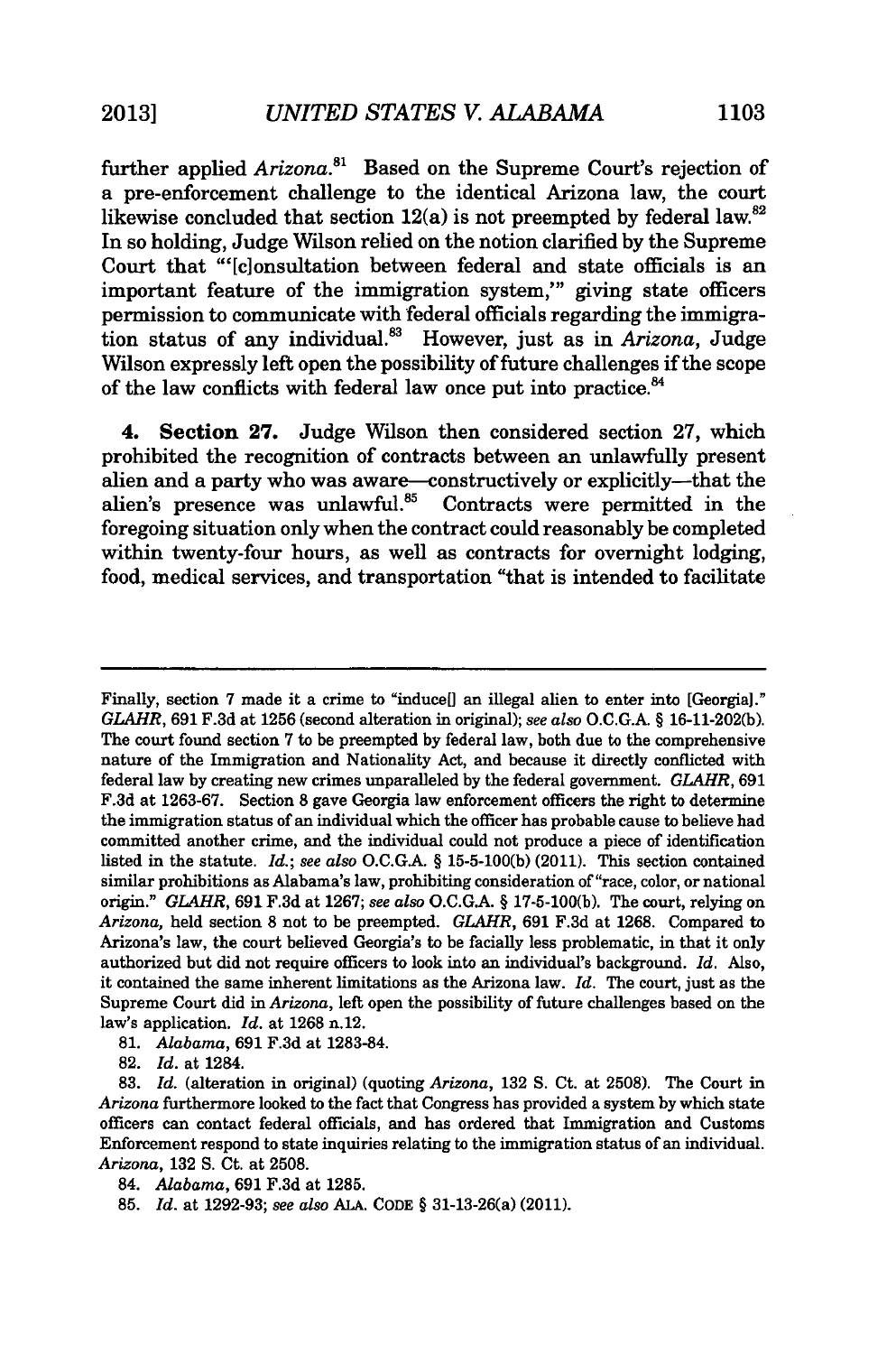the alien's return to his or her country of origin."86 Judge Wilson, stating that to call section 27 "extraordinary and unprecedented would be an understatement," believed that the sole purpose of the law was to make the lives of those unlawfully within the state of Alabama so miserable that they no longer have "the ability to maintain even a minimal existence."<sup>87</sup>

Ultimately, the court looked to the exclusive power granted to the federal government to expel aliens.<sup>88</sup> Quoting *Hines v. Davidowitz*,<sup>89</sup> Judge Wilson determined this power "'is entrusted with full and exclusive responsibility for the conduct of affairs with foreign sovereignties.' which includes the field of immigration."<sup>90</sup> Therefore, in light of the fact that any state which imposes "distinct, unusual[,] and extraordinary burdens and obligations upon aliens" could be trespassing into a field of federal regulation, the court found that this "blanket prohibition" most certainly qualified as an extraordinary burden.<sup>91</sup> Ultimately, Judge Wilson held section 27 as field-preempted "by the inherent power of the federal government to regulate immigration. $^{92}$ 

#### *B. Equitable Factors*

The court held that the equities favor enjoining the provisions found to be preempted by federal law, further stating that the United States suffers harm when invalid state regulations destabilize valid federal law.<sup>93</sup> Additionally, the court noted no harm to the public for the nonenforcement of invalid state regulation.<sup>94</sup> Therefore, it held that the

94. *Id.*

<sup>86.</sup> *Alabama,* 691 F.3d at 1293 (internal quotation marks omitted); *see also* ALA. CODE § **31-13-26(b).**

**<sup>87.</sup>** Alabama, **691 F.3d** at **1293.** The court further stated that the ability to contract is not merely something granted **by** the legislature out of goodwill; it is something that "in practical application, is essential for an individual to live and conduct daily affairs." *Id.*

**<sup>88.</sup>** *Id.* at 1293-94. *See* Fok Young Yo v. United States, 185 U.S. 296, 302 (1902); Fong Yue Ting v. United States, 149 U.S. 698, 706-07 (1893).

<sup>89. 312</sup> U.S. 52 (1941).

<sup>90.</sup> *Alabama,* 691 F.3d at 1293 (quoting *Hines,* 312 U.S. at 62-63).

<sup>91.</sup> *Id.* (quoting *Hines,* 312 U.S. at 65) (internal quotation marks omitted).

<sup>92.</sup> *Id.* at 1294. Alabama argued that section 27 was protected because the field of contract law is "typically within the province of the states and therefore entitled to the presumption against preemption." *Id.* at 1295. Following the Supreme Court's instruction that preemption analysis must also consider the practical effect of the state law, not just the means by which the state attempts to achieve their purpose, the court rejected this argument. *Id.* at 1296. While contracts are an area of typical state concern, Alabama could not enforce section **27** without intruding into an area of federal law. *Id.*

<sup>93.</sup> *Id.* at 1301.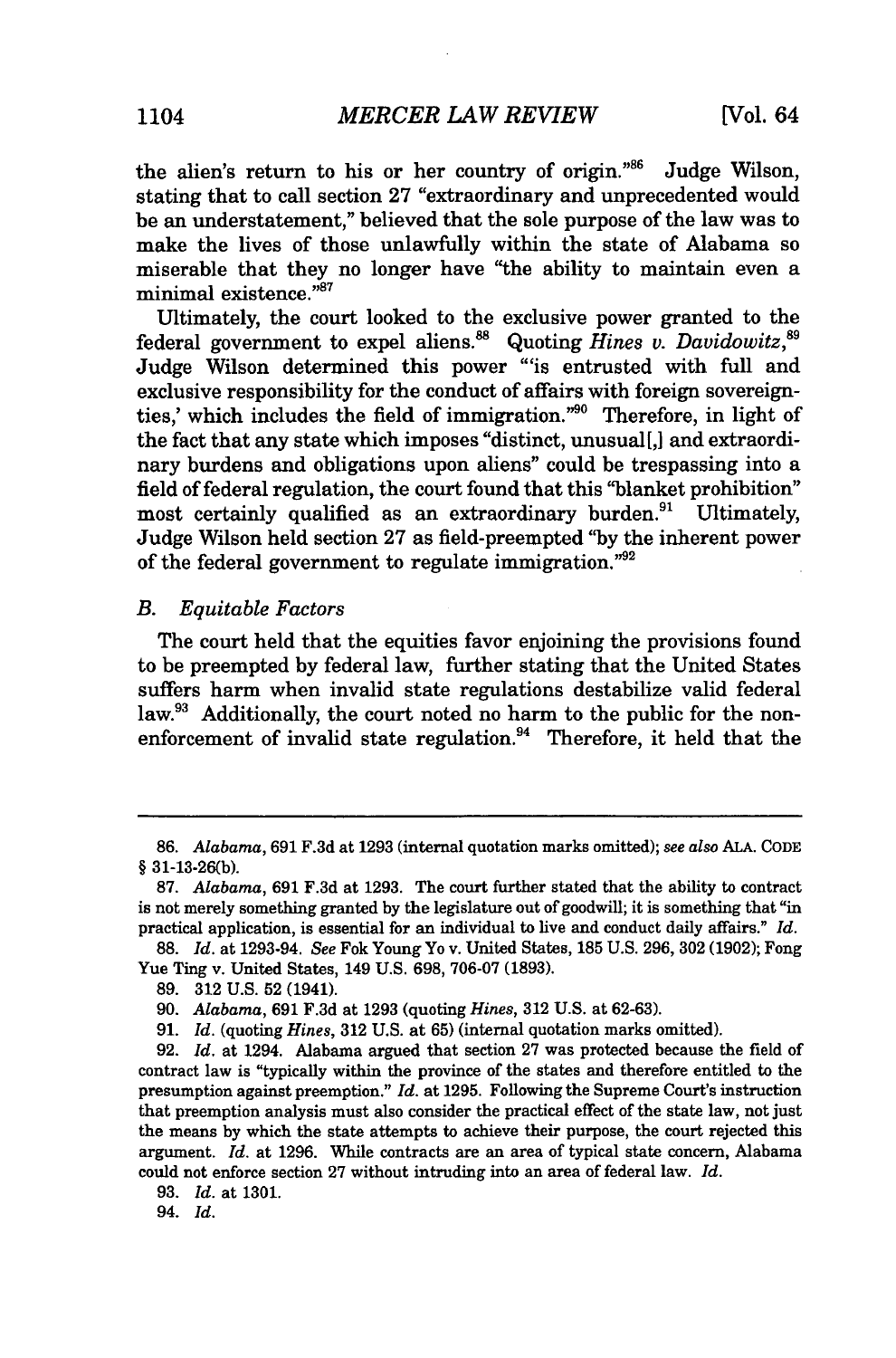equities were in favor of enjoining enforcement of sections 10, 11(a), 13(a), 16, 17, and **27.**

## *C. Conclusion*

In conclusion, the court held that the United States was likely to succeed on the merits on their challenges to sections  $10, 11(a), 13(a), 16$ , 17, and  $27<sup>96</sup>$  While acknowledging that Alabama, just like Arizona, is "'understandabl[y] frustat[ed] with the problems caused by illegal immigration,"' he stressed that states must "'not pursue policies that undermine federal law."<sup>97</sup>

#### V. IMPLICATIONS

The Eleventh Circuit's opinion in *Alabama* represents the first determination on self-deportation anti-immigration law by an appeals court since the Supreme Court's ruling on Arizona's immigration law. While the court did not invalidate all of Alabama's law, enough pieces were struck down to defeat the self-deportation ideology behind it.<sup>94</sup> Therefore, the decision overall represents a setback for states seeking to circumvent federal authority in order to oust unlawfully present residents.

#### *A. Unintended Consequences of H.B. 56*

1. Social Impact. The impact of H.B. 56 was felt swiftly in predictable and unexpected ways, not only for illegal immigrants, but legal residents as well. Immediately after the law's enactment the Hispanic Interest Coalition of Alabama (H.I.C.A.) established a hotline for anyone living in Alabama to call and report infringements on civil rights resulting from the law.99 The National Immigration Law Center, a member of H.I.C.A., published its findings based on over 6,000 calls to the hotline.<sup>100</sup> Based on its report, "[s]cores of Latinos called to report

<sup>95.</sup> *Id.*

<sup>96.</sup> *Id.*

<sup>97.</sup> *Id.* (quoting *Arizona,* 132 S. Ct. at 2510).

**<sup>98.</sup>** Republican Governor Robert Bentley believes that the "essence" of the law is still intact. Jay Reeves, *Alabama Court Delivers Split Decision on Immigration Law,* WASH. TIMES, Aug. 20, 2012, http://www.washingtontimes.com/news/2012/aug/20/ala-courtdelivers-split-decision-immigration-law/.

<sup>99.</sup> HisPANIc INTEREST COALITION OF ALABAMA, http://www.hispanicinterest.org (last visited Mar. 4, 2013).

<sup>100.</sup> NATIONAL IMMIGRATION LAW CENTER, RACIAL PROFILING AFTER HB 56: STORIES FROM THE **ALABAMA** HOTLINE (Aug. 2012), *available at* www.nilc.org/docuraent.html?id=800.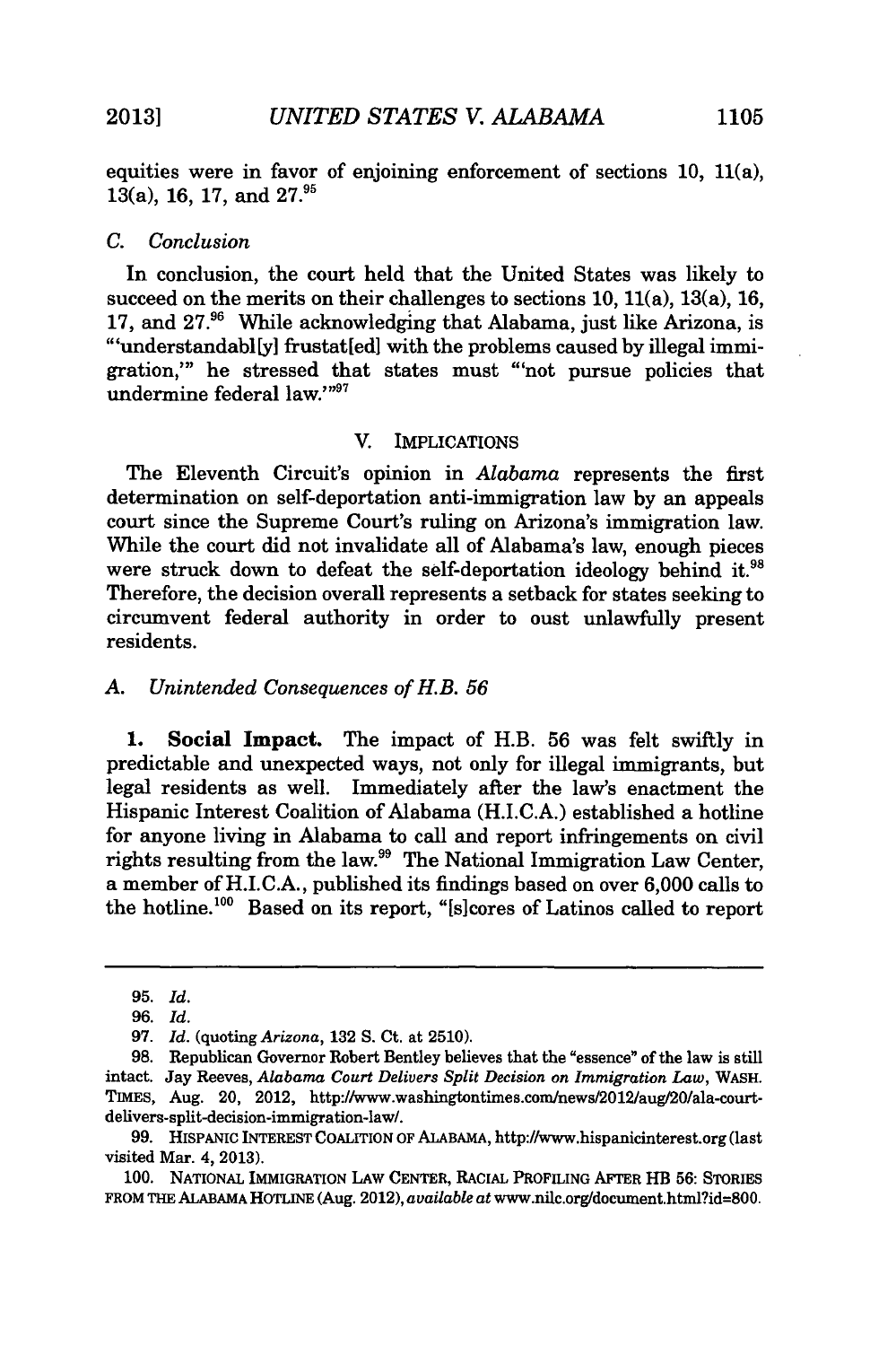that they suspected they had been stopped by police, after the [H.B.] **56** provisions became enforceable,'mainly because they look Latino-so that officers could question them about their immigration status."<sup>101</sup> The law even led to the arrest of a Mercedes-Benz executive, who could only produce his German identification card and not his passport during a traffic stop. $102$ 

However, the law's effects Were not limited to interactions with government officials. Both illegal and legal Latino residents faced increased hostility from the general public, resulting in taunts, insults, and the inevitable question of the individual's legality within the country. The individual accounts included: harassment in Wal-Mart, withheld work payment, demands by cashiers at gas stations and movie theaters for proof of immigration status, and even denials of medical services that were rendered prior to the enactment of H.B.  $56.103$ Thus, H.B. 56 emboldened citizens of Alabama "enough to deputize themselves to enforce [H.B.] 56 and... feel free to ask or demand that people they suspect, based usually on appearance, of being undocumented provide proof of their immigration status."104

2. Economic Impact. The law has also resulted in devastating hits to several key areas of the economy, significantly contributing to Alabama becomming "the worst economy in the Southeast," and the fourth worst in the country.<sup>105</sup> While one of the goals behind H.B. 56 was to force unlawfully present immigrants out of Alabama in order to open jobs for Alabama residents, such has not been the result in practice. State Senator Scott Beason praised H.B. 56 for the recent drop in the unemployment rate, going from 8.8 percent to 8.5 percent.<sup>106</sup> However, according to the U.S. Bureau of Labor Statistics this drop occurred due to an overall shrink in the labor force,  $107$  likely caused by the mass exodus of Hispanics fleeing the state.

<sup>101.</sup> *Id.* at 2.

<sup>102.</sup> Amanda Beadle, *German Mercedez-Benz Executive Arrested Under Alabama's Immigration Law, THINK PROGRESS (Nov. 21, 2011), http://thinkprogress.org/justice/2011* /1112 11373334/german-mercedes-benz-executive-arrested-under-alabamas-immigrationlaw/?mobile=nc.

<sup>103.</sup> NATIONAL IMMIGRATION LAW **CENTER,** *supra* note 100, at 5-8.

<sup>104.</sup> *Id.* at 8.

<sup>105.</sup> Joey Kennedy, *Alabama Has the Worst Economy in the Southeast. Wonder Why?,* AL.COM (Oct. 25, 2012, 11:30 AM), http://blog.al.com/jkennedy/2012/10/alabama\_has\_the\_ worst economy.html.

<sup>106.</sup> Margaret Newkirk, *Africans Relocate to Alabama to Fill Jobs After Immigration* Law, BLOOMBERG, Oct. 11, 2012, http:'/www.bloomberg.com/news/2012-09-24/africansrelocate-to-alabama-to-fill-jobs-after-immigration-law.html.

<sup>107.</sup> *Id.*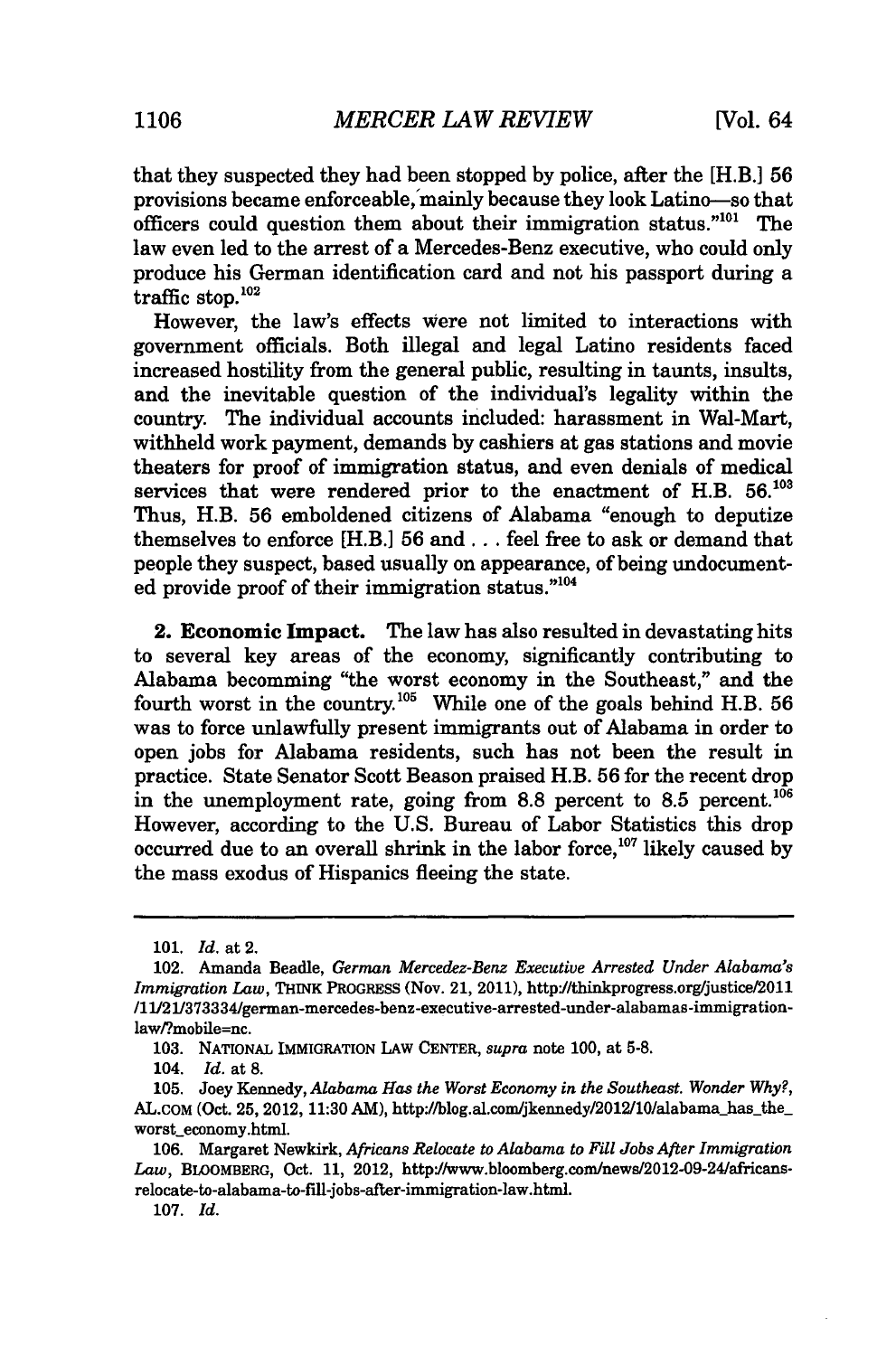Indeed, an Alabama poultry company spent five million dollars replacing and training new employees after losing many of their Hispanic workers.<sup>108</sup> And while the company would gladly fill any empty jobs with residents of Alabama, oftentimes it must turn elsewhere to find people willing to work. Accordingly, in the weeks following the passing of the law, there has been an influx of African and Haitian refugees and Puerto Ricans to fill those jobs left empty by those who have fled the state.<sup>109</sup>

The agricultural industry was hit equally as hard. Farmers who rely on seasonal labor watched crops go unpicked as Latinos fled.<sup>110</sup> One tomato farmer estimated his losses from rotten produce to be as much as  $$300,000$  due to a lack of labor.<sup>111</sup> While programs were initiated in some cities such as in Birmingham to attempt to recruit unemployed citizens to replace those who left, they "did almost nothing to curb the losses felt by farmers, who watched much of their fall harvest spoil in the fields." $112$ 

The law is also impacting foreign trade, as illustrated by the embarrassing incident with the Mercedes-Benz executive.<sup>113</sup> Other states will certainly seize the opportunity if Alabama is willing to give future foreign investors hesitation when considering where to expand their operations. Following the executive's arrest, the *St. Louis Post-Dispatch* sent a later-published letter to Mercedes-Benz proclaiming, "You should move your SUV plant to Missouri where we are the Show-Me State, not the 'Show me your papers State.'"<sup>114</sup> All of this resulted from the desire to force out a population of undocumented immigrations

**<sup>108.</sup>** *Id.*

<sup>109.</sup> *Id.*

**<sup>110.</sup>** TOM BAXTER, **CENTER** FOR AMERICAN *PROGRESS, Alabama's Immigration Disaster: The Harshest Law in the Land Harms the State's Economy and Society,* **7** (Feb. 2012), *available at* httpJ/www.americanprogress.orgwp-content/uploads/issues/2012/02/pdf/ alabama\_immigration\_disaster.pdf.

**<sup>111.</sup>** *Id.* at **8**

<sup>112.</sup> *Id.* at **10.**

**<sup>113.</sup>** *Id.* at **13.** Mercedes-Benz was the flagship of Alabama's automotive industry, being the first to build an assembly plant in the state in **1993.** *Id.* Honda, Hyundai, and Toyota followed. *Id.*

<sup>114.</sup> *Id.* at 14; *see also* Editorial, *Hey Mercedes, Time to Move to a More Welcoming State,* **ST.** LoUIS POST-DISPATCH, Nov. 22, 2011, http'/www.stltoday.connews/opinion/ columns/the-platformleditorial-hey-mercedes-time-to-move-to-a-more-welcoming /article\_b5cc5237-d199-570c-8735-caa81e247249.html#ixzz1ejBQ4GD8. There is speculation regarding the loss of other foreign business as a result of H.B. 56 as well. BBVA Compass, who owns the Spanish bank BBVA Group, backed out of plans to build an \$80 million tower in Birmingham, Alabama. BAXTER, *supra* note 110, at 15.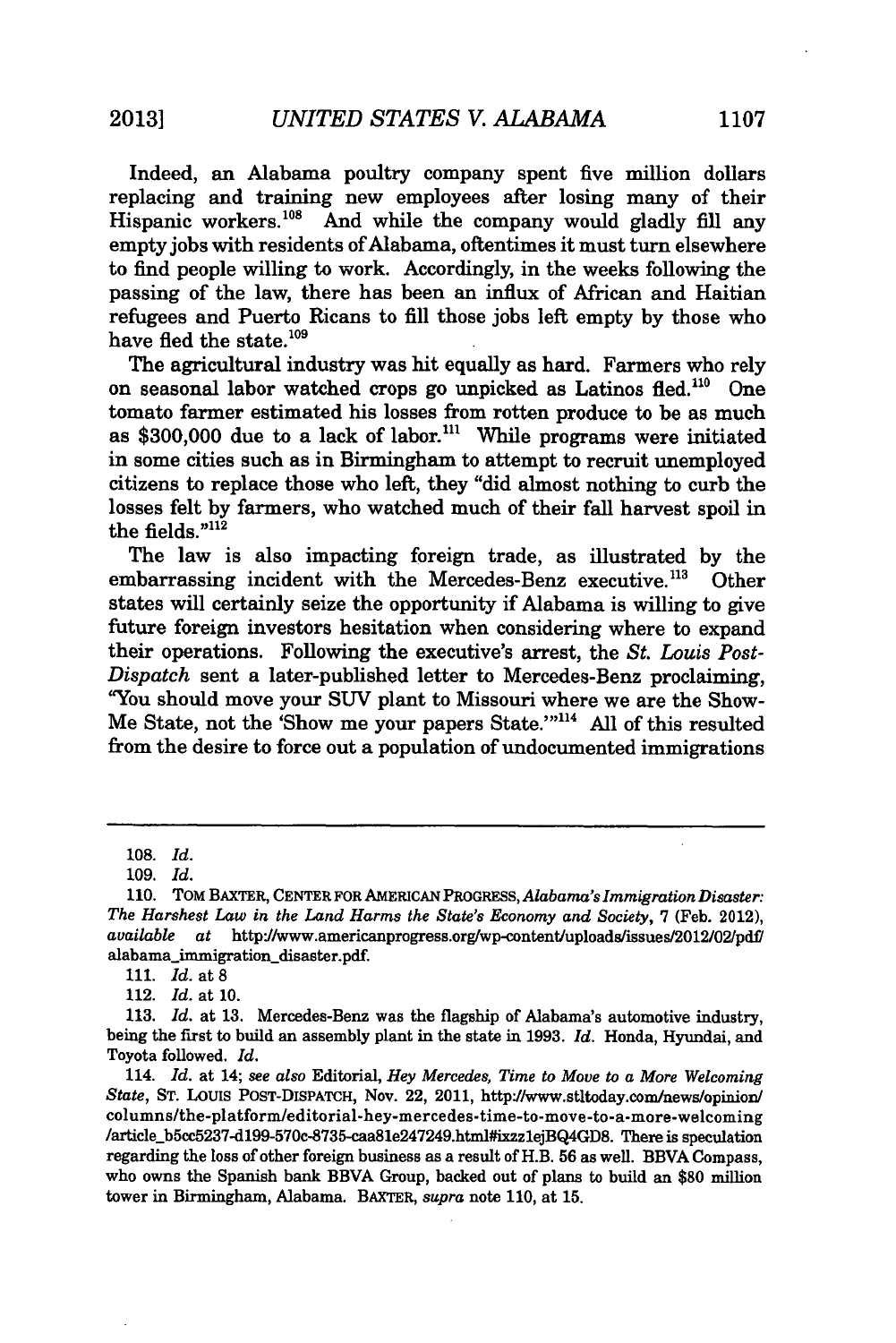that amounted to only **2.5** percent of the state-a group that also paid  $$130$  million to the state in taxes in 2010.<sup>115</sup>

Experts such as Sam Addy, an economist and Director of the Center for Business and Economic Research at the University of Alabama, predict dire consequences if Alabama does not put an end to the exodus of Latinos fleeing from the state-ultimately facing the "loss of up to about 140,000 direct and indirect jobs and \$5.8 billion in earnings, \$10.8 billion in Alabama's gross domestic product, and more than \$300 million in income and sales tax revenue."<sup>16</sup> Money speaks volumes in every language, and it does not take a translator to understand that H.B. 56 has already proven to be bad business for the State of Alabama.

#### *B. Impending Challenge to Section 12*

While the Eleventh Circuit allowed section 12(a)-the show-me-yourpapers-provision-to go into effect, it expressly left open the possibility of future challenges based on the law's application.<sup>117</sup> With events such as those previously mentioned occurring more frequently, a challenge to section  $12(a)$  seems imminent.<sup>118</sup> On top of the effects already discussed, section 12(a) is failing to be applied uniformly across the state. In Huntsville the police chief has refused to enforce the law immediately, stating he will wait until the courts and lawyers sort it out.<sup>119</sup> Additionally, the police chief of Clanton also believes the law cannot be enforced in part "because state lawmakers this year repealed a provision authorizing police to arrest motorists for driving without a license."<sup>120</sup> In contrast, the law is being enforced by police in Montgomery and Tuscaloosa. <sup>121</sup>

With dissent in the ranks of their law enforcement, how can citizens of Alabama expect the law to be applied uniformly across the state? There is too much discretion granted to individual officers who have received no training and, at most, minimal guidance regarding a law they do not fully understand, which in turn creates too great an avenue for discrimination to occur. As critics have noticed, the uneven

<sup>115.</sup> BAXTER, *supra* note 110, at 1.

**<sup>116.</sup>** Jeremy Redmon, *Alabama's Show-me-your-papers Law: A Cautionary Tale for Georgia,* **ATLANTA J.-CONST.,** Sept. **16,2012,** http://www.ajc.com/news/news/alabamas-showme-your-papers-law-a-cautionary-tale/nSCXw/.

**<sup>117.</sup>** *Alabama,* **691 F.3d** at **1285.**

**<sup>118.</sup>** *See supra* notes 101-104.

**<sup>119.</sup>** Lee Roop, *Huntsville Police Chief" Immigration Ruling Unclear, Law Won't be Enforced Yet,* AL.COM (Oct. 11, 2012, 11:18 PM), http//blog.al.com/breaking/2011/09/hunts ville\_police\_chief\_immigr.html.

<sup>120.</sup> Redmon, *supra* note 116.

<sup>121.</sup> *Id.*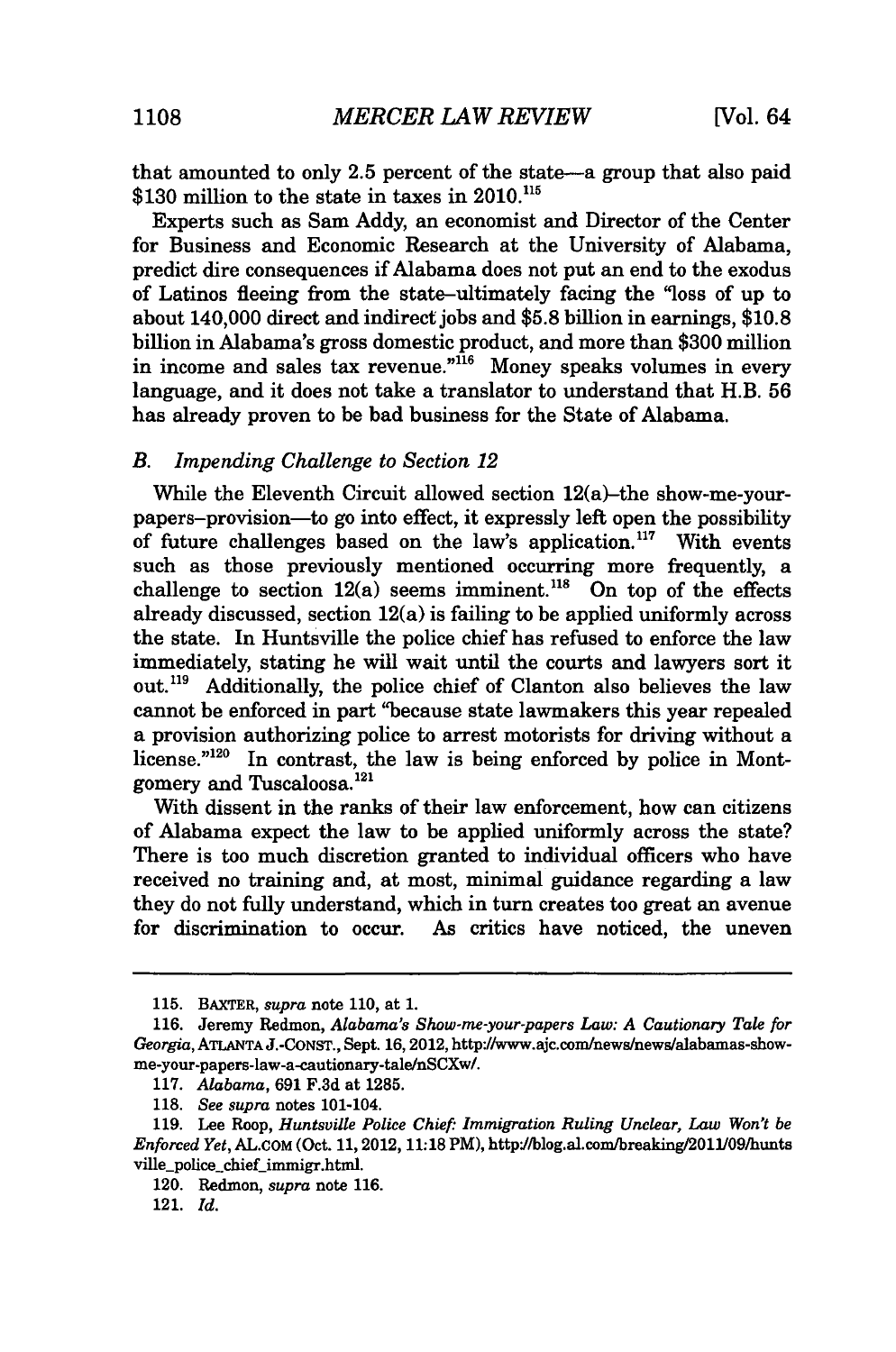application of the law only furthers the opportunity for racial profiling, all on top of the aforementioned impact to the state's economy.<sup>122</sup> As such, it seems only a matter of time before the misapplication of the law results in another challenge to its validity.

### VI. CONCLUSION

In *United States v. Alabama,'2'* the Eleventh Circuit held that several sections of Alabama's H.B. 56 were preempted by federal law.<sup>124</sup> As a result of this decision, the scope of state authority to regulate immigration within their borders is narrowing. While the decision is certainly a victory for proponents of those unlawfully present within Alabama, states will undoubtedly continue to test the boundaries of immigration policy within their own sovereign territory.

BENJAMIN D. GALLOWAY

124. *Id.* at **1301.**

<sup>122.</sup> *Id.*

**<sup>123. 691</sup> F.3d 1269** (11th Cir. 2012).